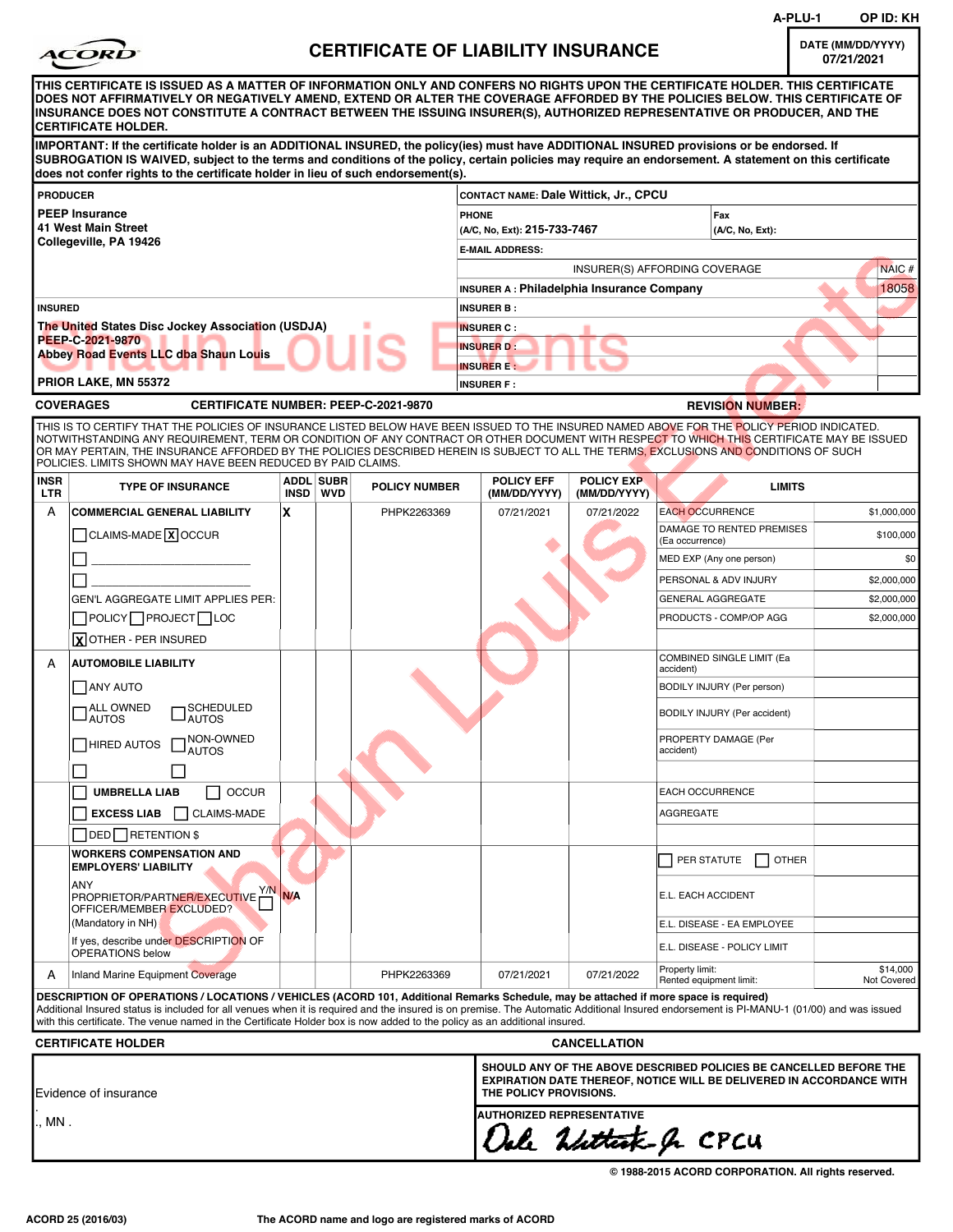### **THIS ENDORSEMENT CHANGES THE POLICY. PLEASE READ IT CAREFULLY**

#### ADDITIONAL INSURED - PI EK 010

### AUTOMATIC STATUS WHEN REQUIRED IN A CONTRACT OR AGREEMENT WITH YOU

This endorsement modifies insurance provided under the following:

COMMERCIAL GENERAL LIABILITY COVERAGE PART

SECTION II - WHO IS AN INSURED is amended to include as an additional insured:

1. Any person or organization for whom you are performing operations when you and such person or organization have agreed in writing in a contract or agreement that such person or organization be added as an additional insured on your policy; or

2. Any person or organization for whom you are required to add as an additional insured who is the owner or lessor of a premise/venue where you are performing your operations on behalf of a third party who has a written contract or agreement with such owner or lessor.

Such person or organization is an additional insured only with respect to liability for "bodily injury," "property damage" or "personal and advertising injury" caused, in whole or in part, by:

a. Your acts or omissions; or

b. The acts or omissions of those acting on your behalf;

In the performance of your ongoing operations for the additional insured.

No coverage applies to liability resulting from the sole negligence of the additional insured.

A person's or organization's status as an additional insured under this endorsement ends when your operations for that additional insured are completed.

All other terms and conditions of this Policy remain unchanged.

Page 1 of 1